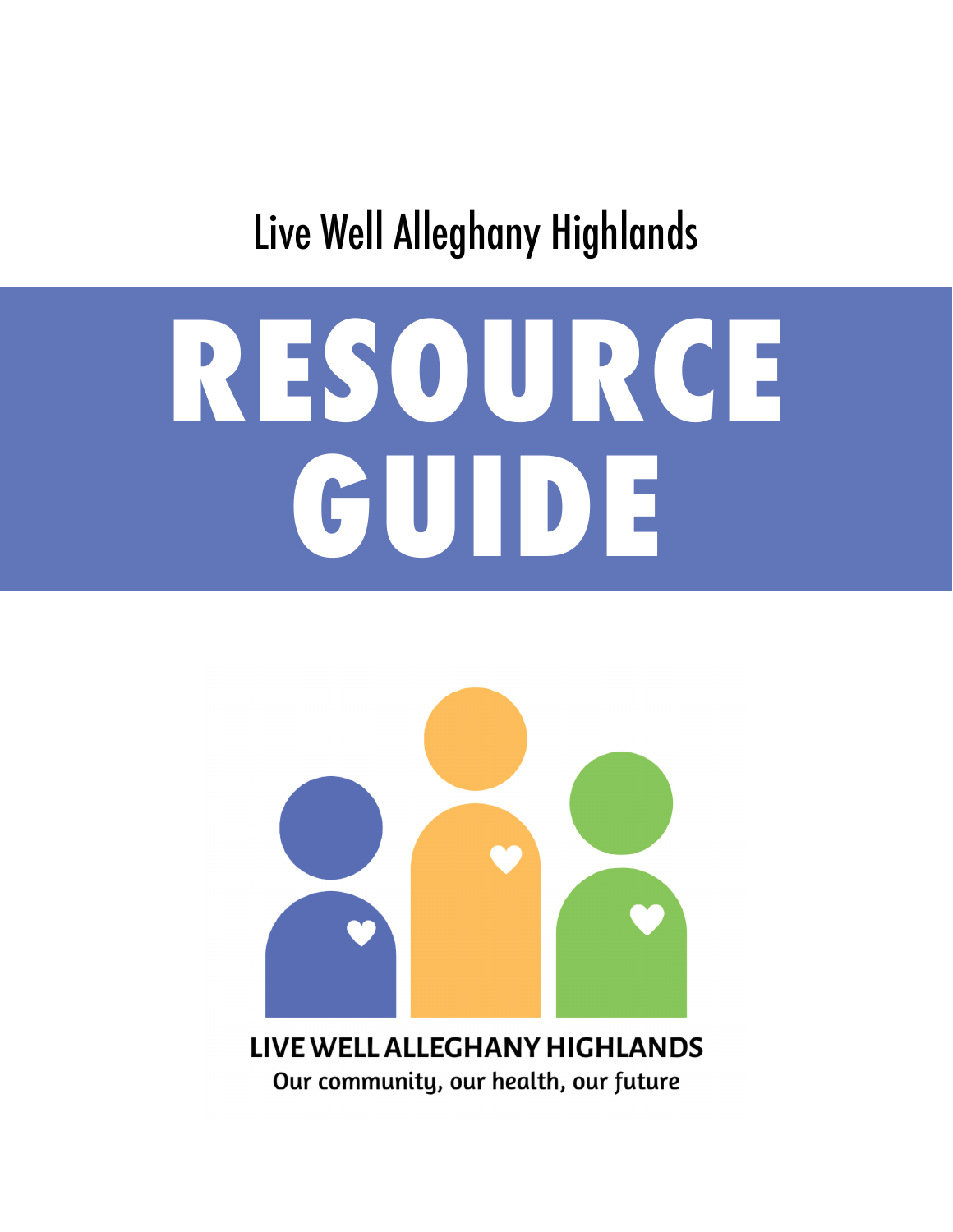## **HOTLINES**

**Alleghany Highlands Community Services Crisis Number** 800.446.0128

**Child and Adult Abuse** 800.552.7096

**Disaster Distress** 800.985.5990

**Domestic Violence Hotline** 540.965.3237

**Family Violence & Sexual Assault** 800.838.8238

**Human Trafficking** 888.373.7888

**LGBTQ Partner Abuse and Sexual Assault Hotline** 800.356.6998

**National Mental Health & Substance Abuse** 800.662.4357

**RAINN: Rape, Abuse, Incest National Network** 800.856.4673

**Red Cross** 800.733.2767

**Sexual Assault** 800.656.4673

**Suicide**  800.273.8255

**Teen Dating Abuse** 800.331.9474

## **HEALTHCARE**



## **MENTAL HEALTH**



#### **COMMUNITY SERVICES BOARD**

#### **Alleghany Highlands Community Services**

311 S. Monroe Avenue Covington, VA 24426 540.965.2100

#### **Alleghany Highlands Community Services**

534 Church Street Clifton Forge, VA 24422 540.863.1620

#### **The Alleghany Highlands Community Services Board offers the following development services:**

early intervention/infant and toddler program, support coordination, in-home residential support, personal assistance, respite services, skilled nursing service, day support services, ICF/IID, residential services, and

public guardian partnership. The following mental health services: individual/group counseling, psychiatric evaluations, medication management, case management, transitional housing, family counseling, intensive in-home services, psychosocial rehabilitation, support services, respite care and crisis intervention. The following substance use services: individual/group counseling, education, intensive outpatient, transition and intensive case management, family counseling, adolescent services, alcohol/drug testing, prevention services, and referral services.



221 N. Monroe Avenue Covington, VA 24426 540.962.5049

#### **Counseling Associates of the Highlands**

245 W. Main Street Covington, VA 24426 540.965.1373

#### **Hope Counseling and Consultation**

273 W. Main Street Covington, VA 24426 540.965.6468

#### **LewisGale – Alleghany**

1 ARH Lane Low Moor, Va 24457 540.862.6011

#### **Rockbridge Area Health Center**

25 Northridge Lane Lexington, VA 24450 540.464.8700

#### **PTSD Support Group**

Alleghany Highlands YMCA 101 YMCA Way Covington, VA 24426 540.962.9622 First and Third Tuesdays 6:30pm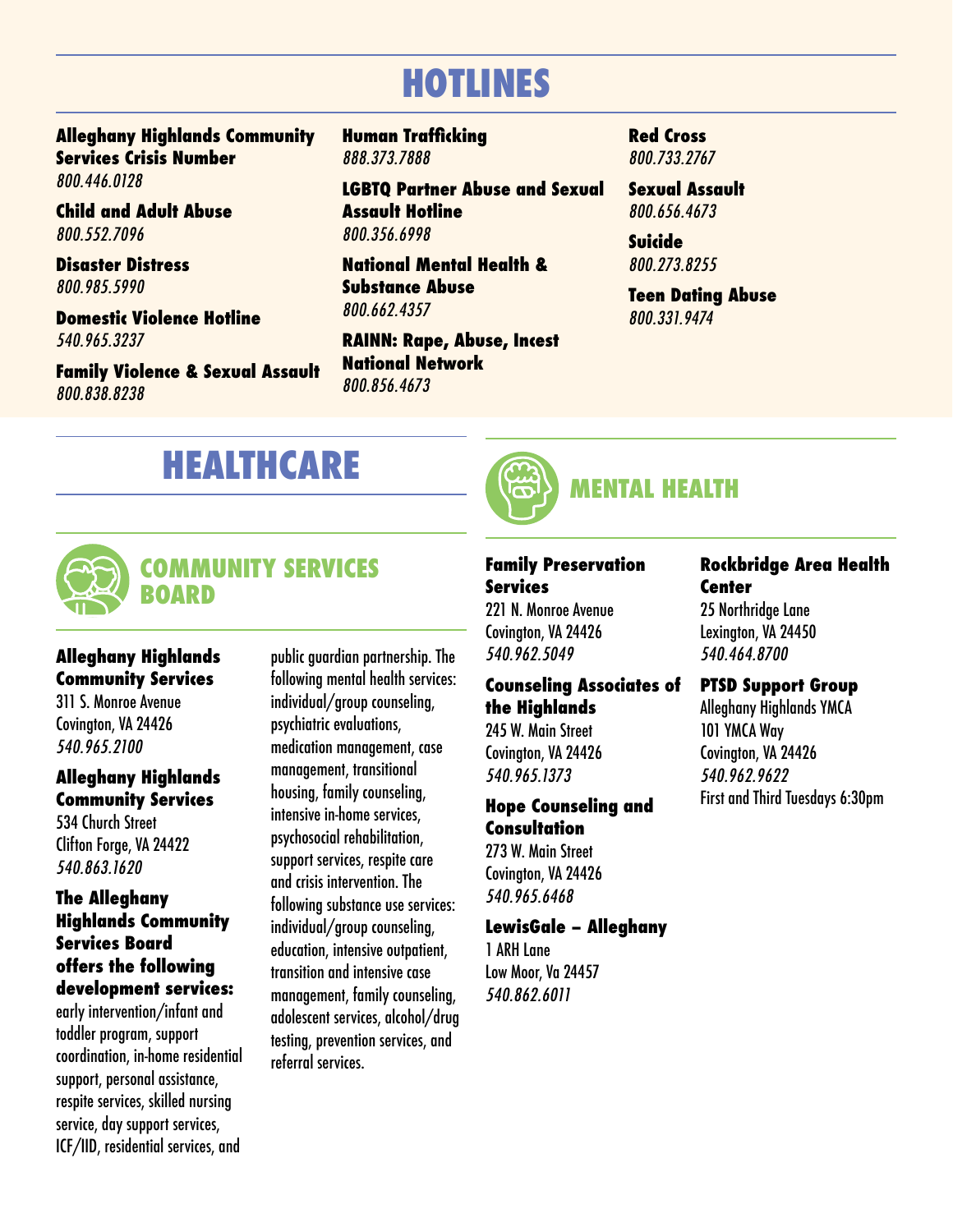

#### **Alcoholics Anonymous**

540.962.0137

#### **The Guinan Center**

311 South Monroe Avenue Covington, VA 24426 540.965.2100

#### **Narcotics Anonymous**

[https://www.narcotics.com/](https://www.narcotics.com/na-meetings/virginia/) [na-meetings/virginia/](https://www.narcotics.com/na-meetings/virginia/)

#### **Loving Life Community Outreach**

420 E. Ridgeway Street Clifton Forge VA 24422 540.691.7857

#### **Alleghany County / Covington Health Department**

321 Beech Street Covington, VA 24426 540.962.2173



#### **Affordable Dentures**

819 Ole Turnpike Drive Bedford, VA 24523 540.298.6653

#### **Carilion Pediatric Dental Care**

101 Elm Avenue, First Floor Roanoke, VA 24013 540.224.4318

#### **Commonwealth Dental Clinic**

1121 S. Jefferson Street Roanoke, VA 24016 540.685.0028

#### **Clifton Forge Health Department**

322 Jefferson Avenue Clifton Forge, VA 24422 540.862.4131 (open Thursdays only)

#### **Total Action for Progress (TAP)**

118 S. Lexington Avenue Covington, VA 24426 540.962.6328

#### **ARCH: Bethany Hall**

1109 Franklin Road SW Roanoke, VA 24016 540.343.4261

#### **Total Action for Progress (TAP)**

118 S. Lexington Avenue Covington, VA 24426 540.962.6328



#### **Augusta Health**

78 Medical Center Drive Fishersville, VA 22939 540.332.4000 or 800.932.0262

**Bath Community Hospital** 106 Park Drive Hot Springs, VA 24445 540.839.7000

#### **Carilion Roanoke Memorial Hospital**

1906 Belleview Avenue, SE Roanoke, VA 24014 540.981.7000

#### **Carilion Stonewall Jackson Hospital** 1 Health Circle

Lexington, VA 24450 540.458.3300



#### **Alliance Xpress Urgent Care**

919 Craig Avenue, Suite A Covington, VA 24426 540.960.2231

#### **Augusta Family Practice**

3881 Churchville Avenue #2501 Churchville, VA 24421 540.213.9260

#### **Augusta Health Primary Care**

53 S. Medical Park Drive Fishersville, VA 22939 540.332.5687

#### **Wheeler, David L.**

201 N. Maple Avenue Covington, VA 24426 540.965.1160

#### **Greenbrier Valley Medical Center**

1320 Maplewood Avenue Ronceverte, WV 24970 304.647.4411

#### **LewisGale Hospital Alleghany**

1 ARH Lane Low Moor, Va 24457 540.862.6011

#### **LewisGale Hospital Salem**

1900 Electric Road Salem, VA 24153 540.776.4000

#### **Augusta Health Family Practice**

1 Green Hills Drive Verona, VA 24482 540.245.7425

#### **Bath Community Physicians Group**

322 W Riverside Street Covington, VA 24426

713 S. Monroe Avenue Covington, VA 24426 (Opening Spring 2020)

#### **Rockbridge Area Health Center**

25 Northridge Lane Lexington, VA 24450 540.464.8700

#### **Hull, Robert C.**

650 N. Lee Highway Lexington, VA 24450 540.463.3826

#### **Slaughter & Slaughter**

1401 Main Street Clifton Forge, VA 24422 540.862.4495

#### **Small Smiles of Roanoke**

5002 Airport Road, NW Roanoke, VA 24012 540.562.5437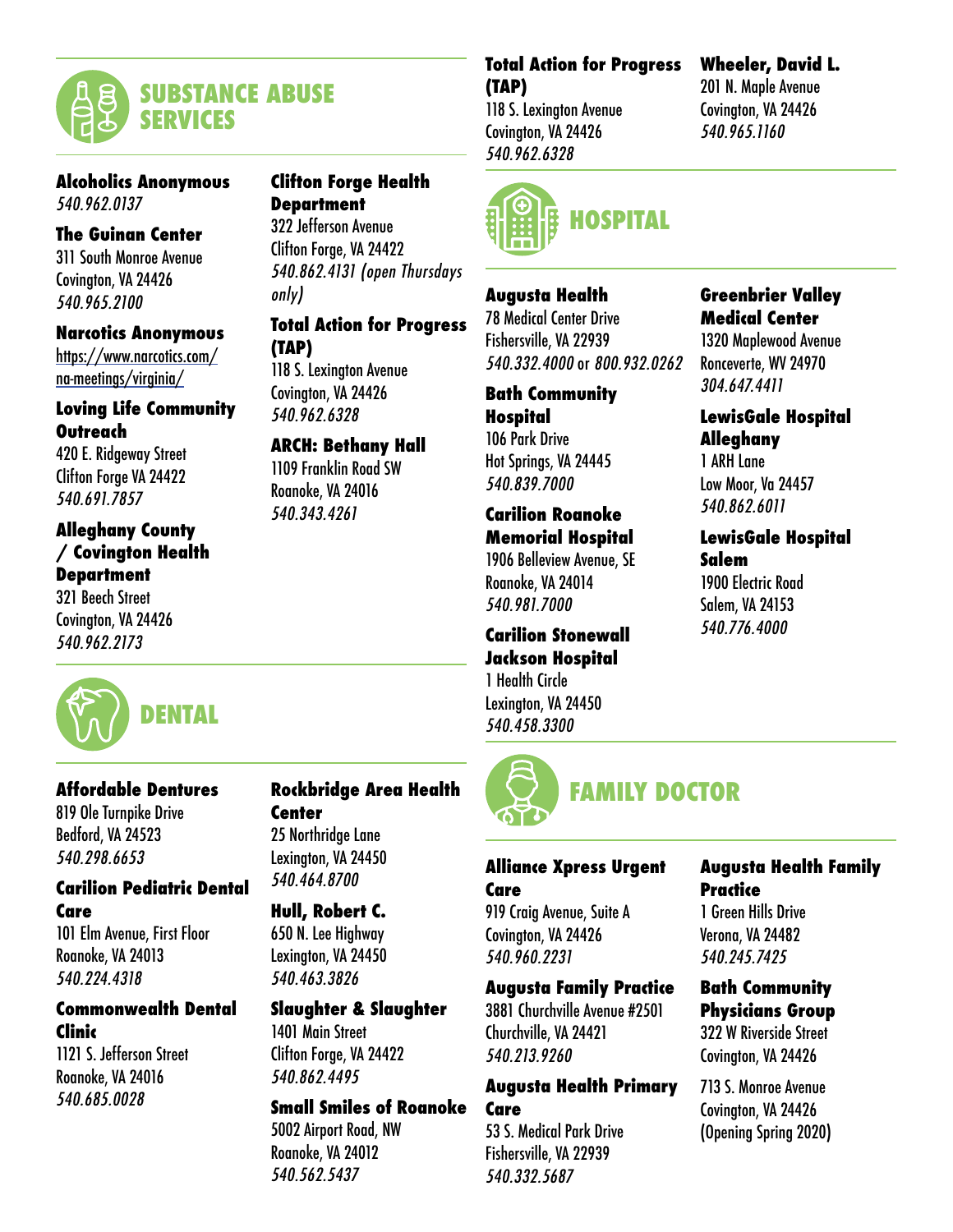106 Park Drive Hot Springs, VA 24445 (540) 839-7197

432 Church Street Millboro, VA 24460 540.997.1447

#### **Carilion Clinic Family Medicine**

609 Church Street Clifton Forge, VA 24422 540.862.8860

#### **Carilion Clinic Family Medicine**

108 Houston Street, Suite C Lexington, VA 24450 540.463.7628

#### **Carilion Clinic Family Medicine**

146 S. Main Street Lexington, VA 24450 540.463.9158

#### **Carilion Clinic Orthopedic Surgery**

25 Crossing Lane, Suite 2 Lexington, VA 24450 540.510.6200

#### **Greenbrier Physicians**

1322 Maplewood Avenue Ronceverte, WV 24970 800.677.5161



## **PHARMACIES**

#### **Alleghany Family Pharmacy**

1117 S. Craig Ave Covington, VA 24426 540.965.2160

#### **CVS Pharmacy**

1610 Main St. Clifton Forge, VA 24422 540.862.4223

1017 S. Craig Ave. Covington, VA 24426 540.962.3951

#### **Jackson River Pediatrics**

2501 Valley Ridge Road Covington, VA 24426 540.862.4146

#### **Jackson River Family Practice**

Emmett Medical & Surgical Clinic, Suite 800 Low Moor, VA 24457 540.862.6750

#### **Jackson River**

**Orthopedics** 200 ARH Lane, Suite 102 Low Moor, Va 24457 540.862.6777

#### **Med Express**

1560 Jefferson Street North Lewisburg, WV 24901 304.645.2164

#### **Rockbridge Area Health Center**

25 Northridge Lane Lexington, VA 24450 540.464.8700

#### **Robert C. Byrd Clinic** 1464 N. Jefferson Street Lewisburg, WV 24901 304.645.3220 / 800.870.5822

8706 Seneca Trail Ronceverte, WV 24970 304.645.1890

#### **Kroger Pharmacy**

1618 Main St. Clifton Forge, VA 24422 540.863.0071

178 Red Oaks Shopping Center Ronceverte, WV 24970 304.645.0310

#### 422 Nelson St Dr. Lexington, VA 24450 540.464.1600

#### **Lexington Prescription Center**

800 S. Main St. Lexington, VA 24450 540.463.9166

#### **Walmart Pharmacy**

313 Thacker Ave. Covington, VA 24426 540.962.6675

#### **NURSING HOME/ASSISTED LIVING/REHABILATION**

**Adult Care Center** 550 Pine Street Clifton Forge, VA 24422 540.862.2972

#### **Alleghany Health & Rehab**

1725 Main Street Clifton Forge, VA 24422 540.862.5791

#### **Alleghany Highlands Community Service Board**

311 S. Monroe Avenue Covington, VA 24426 540.965.2100

#### **Alleghany Highlands Community Service Board**

534 Church Street Clifton Forge, VA 24422 540.863.1620

#### **AmeriCare Plus**

416 E. Ridgeway Street Clifton Forge, VA 24422 540.862.3350

#### **AmediSys Hospice**

5221 Valleypark Drive, #2 Roanoke, VA 24019 540.265.8509

#### **Brian Center – Kissito Healthcare**

100 ARH Lane Low Moor, VA 24457 540.862.3610

#### **Highland House**

3501 Longdale Furnace Road Clifton Forge, VA 24422 540.862.4271

#### **Sentara Home Care Services**

103 Old Church Street Low Moor, VA 24457 540.863.2140

#### **Mountain Regional Hospice**

537 Main Street Clifton Forge, VA 24422 540.862.8820

#### **The Springs – Kissito Healthcare**

167 Spring Street Hot Springs, VA 24445 540.839.2299

#### **Woodlands Health & Rehab**

1000 Fairview Avenue Clifton Forge, VA 24422 540.862.4096

#### 506 E. Nelson St. Lexington, VA 24450 540.463.7126

#### **Greenbrier Medical Arts Pharmacy**

3558 N. Jefferson St. Lewisburg, WV 24901 304.647.1377

#### **Fritz's Pharmacy**

1318 N. Jefferson St. Lewisburg, WV 24901 304.645.7447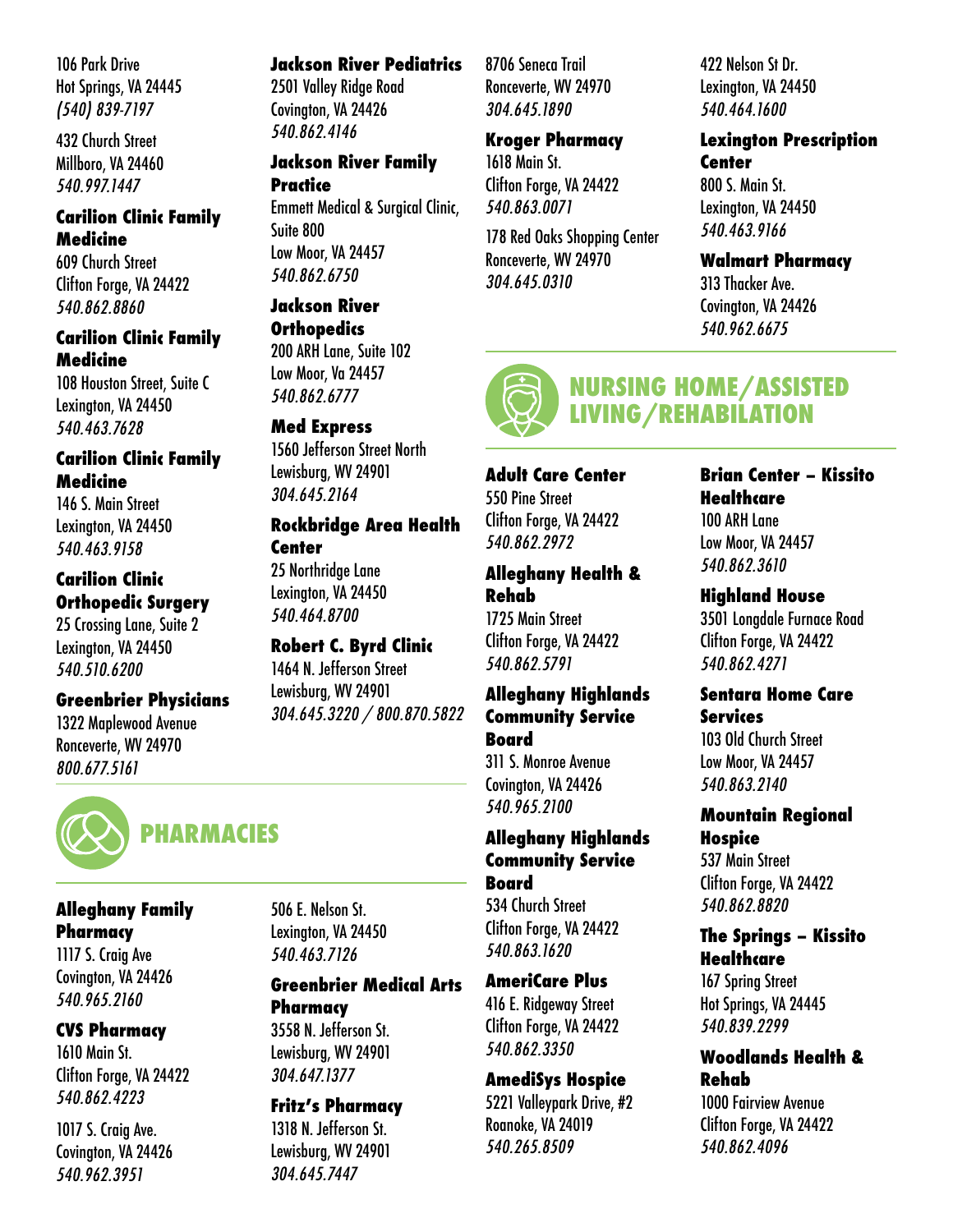#### **YMCA (Medical Membership)**

101 YMCA Way Covington, VA 24426 540.962.9622



## **MEDICAL SUPPLIES**

**Foundation for Rehabilitation Equipment Endowment (F.R.E.E.) (Medical Supplies)**

1489 East Main Street Salem, VA 24153 540.777.4929

#### **Regional Home Care (Medical Supplies)**

537 Main Street Clifton Forge, VA 24422 540.862.8810



#### **OTHER SERVICES FOR OLDER ADULTS**

**Virginia Department of Aging and Rehabilitative Services** 411 Riverside Street, Suite 3 Covington, VA 24426 540.204.9740

**Local Office of Aging** (Inside Wells Fargo Bank) 246 W. Main Street Covington, VA 24426 540.962.0465



## **DISABILITY SERVICES**

#### **Alleghany Highlands Community Services Board**

205 E. Hawthorne Street Covington, VA 24426 (540) 965-2135

#### **Blue Ridge Independent Living Center**

1502 B Williamson Road; NE Roanoke, VA 24012 540.342.1231

#### **Brain Injury Services**

3904 Franklin Road SW Roanoke, VA 24014 540.344.1200

## **Career Support Systems**

411 Riverside Street Covington, VA 24426 540.241.4701

**Deaf and Hard of Hearing** 540.344.0031

#### **Commonwealth Lifespan Services**

529 Main Street Clifton Forge, VA 24422 540.862.5221

#### **Disability Services of the Highlands**

519 E Ridgeway Street Clifton Forge, VA 24422 540.862.3339

#### **Jackson River Enterprises** 825 West Edgemont Drive

Covington, VA 24426 540.962.3441

## **PTSD Support Group**

Alleghany Highlands YMCA 101 YMCA Way Covington, VA 24426 540.962.9622

#### **Social Security Administration**

1010 S Craig Avenue Covington, VA 24426 888.527.9334



## **PUBLIC HEALTH**

#### **Alleghany County / Covington Health Department**

321 Beech Street Covington, VA 24426 540.962.2173

#### **Clifton Forge Health Department**

322 Jefferson Avenue Clifton Forge, VA 24422 540.862.4131

#### **Virginia Department of Aging and Rehabilitative Services**

411 Riverside Street, Suite 3 Covington, VA 24426 540.204.9740

#### **Virginia School for the Deaf and Blind**

104 VSDB Drive Staunton, VA 24401 540.332.9000 or 800.522.8732

#### **Wilson Workforce and Rehabilitation Center**

243 Woodrow Wilson Avenue Fishersville, VA 22939 540.332.7000 or 800.345.9972

#### **The Alleghany County / Covington and Clifton Forge Health Departments provide the following services:**

home visiting for new moms and babies, car seat safety, WIC nutrition program, family planning, TB testing, environmental health, lead safety, immunizations/vaccines, emergency preparedness and response, long term care preadmission screenings, oral health, naloxone distribution, laboratory, sexually transmitted infections, parenthood support, population health, and vital records.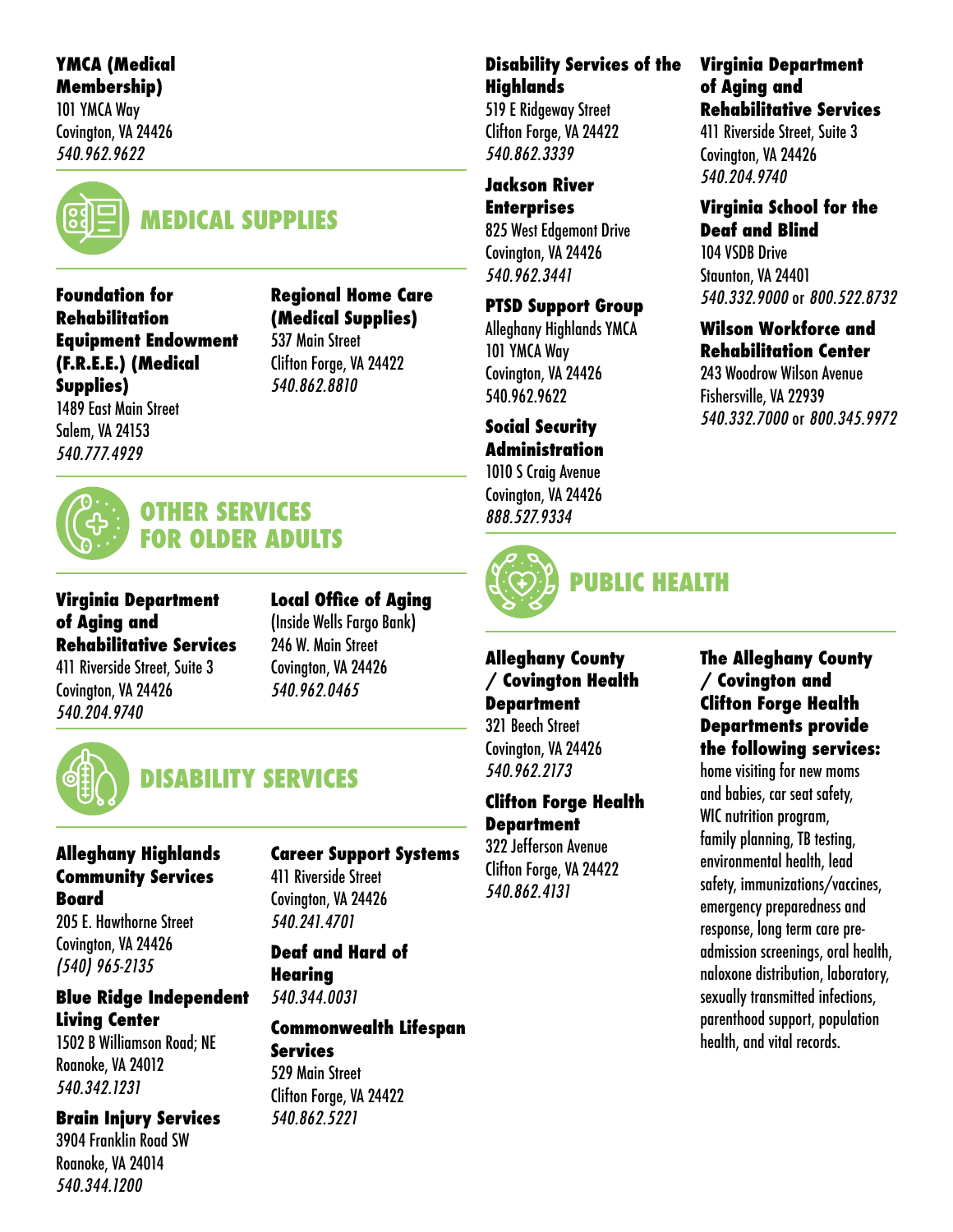

## **AUDIOLOGY/ HEARING**

#### **Beltone Audiology & Hearing Aid Center**

201 Interstate Drive Covington, VA 24426 540.343.5567

## **Hearing Healthcare of Virginia**

911 Valley Ridge Road Covington, VA 24426 540.960-2027

#### **Better Hearing Center**

271 W. Main Street Covington, VA 24426 540.965.4327





## **HEALTH AND WELLNESS**

## **YMCA**

101 YMCA Way Covington, VA 24426 540.962.9622

The YMCA provides preschool and afterschool programs, day camps, swim lessons, diabetes prevention, PTSD support group, youth and family programs, fitness, health, and wellness programs.

#### **Weight Watchers**

(800) 651-6000 Monday 5:30pm – JRTC; Covington, VA Thursdays 5:30pm – YMCA; Low Moor, VA

**Weight Loss Program** 508 East Main Street White Sulphur Springs, WV 24986 304.536.3665



#### **Alleghany Opticians**

201 Interstate Drive Covington, VA 24426 540.962.4710

#### **Mays, Gregory MD PLC**

1802 Midland Trail Covington, VA 24426 540.962.2020

#### **Partain, Carl S. OD** 313 W. Thacker Avenue Covington, VA 24426 540.962.8494



## **HOUSING AND HOME REPAIR**

**FOOD/CLOTHING/ SHELTER**

#### **Blue Ridge Independent Living Center - Handicap ramps, housing modifications**

1502 Williamson Road NE, #B Roanoke, VA 24012 540.342-1231

#### **Cedar Forest Apartments**

306 Dairy Street Covington, VA 24426 540.962.5144

#### **Dolly Ann Apartments**

826 Long Avenue Covington, VA 24426 540.962.4545

#### **Mountain View**

**Apartments**

1700 Main Street Clifton Forge, VA 24422 540.862.4866



## **CHRISTMAS MOTHER**

**Alleghany Highlands Christmas Mother** Sacred Heart Catholic Church 214 W. Locust Street

Covington, VA 24426 540.962.9077

#### **Scott Hill Apartments**

800 W. Ridgeway Street Clifton Forge, VA 24422 540.862.5741

#### **Total Action for Progress (TAP)**

118 S. Lexington Avenue Covington, VA 24426 540.962.6328

## **Housing Assistance/ Home Repair/Indoor**

[http://www.co.alleghany.va.us/](http://www.co.alleghany.va.us/housing-assistance/) [housing-assistance/](http://www.co.alleghany.va.us/housing-assistance/)

#### **Housing Authority**

333 W. Locust St Covington, VA 24426 800.788.9742

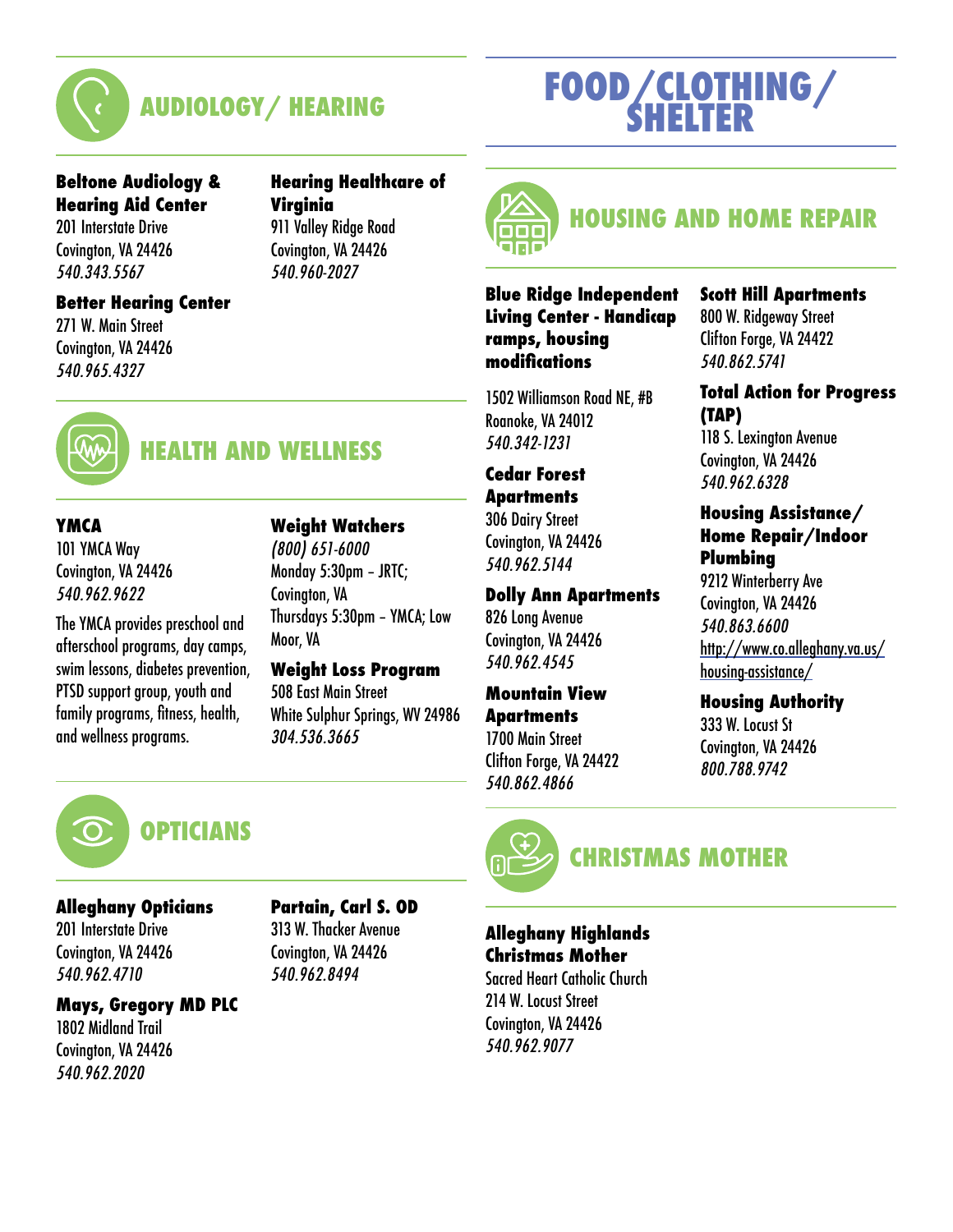

#### **Clifton Forge Presbyterian Church**

544 Church Street Clifton Forge, VA 24422 540.958.8014 Mondays/Fridays 9:00am – 10:30am

#### **Lone Star Baptist Church**

**FOOD PANTRIES**

6100 Potts Creek Road Covington, VA 24426 540.747.2778 3rd Friday of the month from 10am to 2pm



1000 Dabney Drive/Armory Clifton Forge, VA 24422 540-863-2824

**Salvation Army** 115 S. Lexington Avenue Covington, VA 24426 540.962.6206

## **HOMELESS RESOURCES**

#### **Central Intake**

339 Salem Ave, SW Roanoke, VA 24016 540.853.1163

#### **Community Housing Resource Center**

339 Salem Ave, SW Roanoke, VA 24016 540.266.7551

#### **Family Promise of**

**Greater Roanoke** 37 East Clay Street Salem, VA 24153 540.444.0220



## **FINANCIAL ASSISTANCE**

#### **Eastern Alleghany Christian Ministerial Association**

544 Church Street Clifton Forge, VA 24422 540.862.5775 (CF Residents only)

**Money Management International** Roanoke, VA 24012 540.563.1581 or 800.254.4100

#### **Trust House** 404 Elm Ave SW Roanoke, VA 24016 540.344.8060

#### **Roanoke Rescue Mission** 402 4th Street SE Roanoke, VA 24013 540.343.7227

**Valley Mission** 1513 W. Beverly Street Staunton, VA 24401 (540) 886-4673

## **Clifton Forge Food Pantry**

909 Church Street Clifton Forge, VA 24422 540.958.8014 Mondays/Fridays 9 am to 11am, Wednesdays 10am – 11am

#### **First Assembly of God**

1610 Oak Hill Avenue Clifton Forge, VA 24422 540.862.5984 3<sup>rd</sup> Tuesday of the month at 6pm

#### **McAllister Memorial Presbyterian Church**

900 N. Alleghany Avenue Covington, VA 24426 540.962.2675 Thursdays 9 am to 12 noon **Salvation Army** 115 S. Lexington Avenue Covington, VA 24426 540.962.6206 By Appointment Only

#### **South Covington United Methodist Church**

1911 S. Kadel Avenue Covington, VA 24426 540.962.6377 Tuesdays 9:30am – 12:30pm

**Salvation Army** 115 S. Lexington Avenue Covington, VA 24426 540.962.6206

## Open Daily

#### **Total Action for Progress (TAP)**

118 S. Lexington Avenue Covington, VA 24426 540.962.6328

## **EDUCATION**



**Roanoke Valley/ Alleghany Region 5** [www.regionfiveadulted.com](http://www.regionfiveadulted.com) 888.622.7256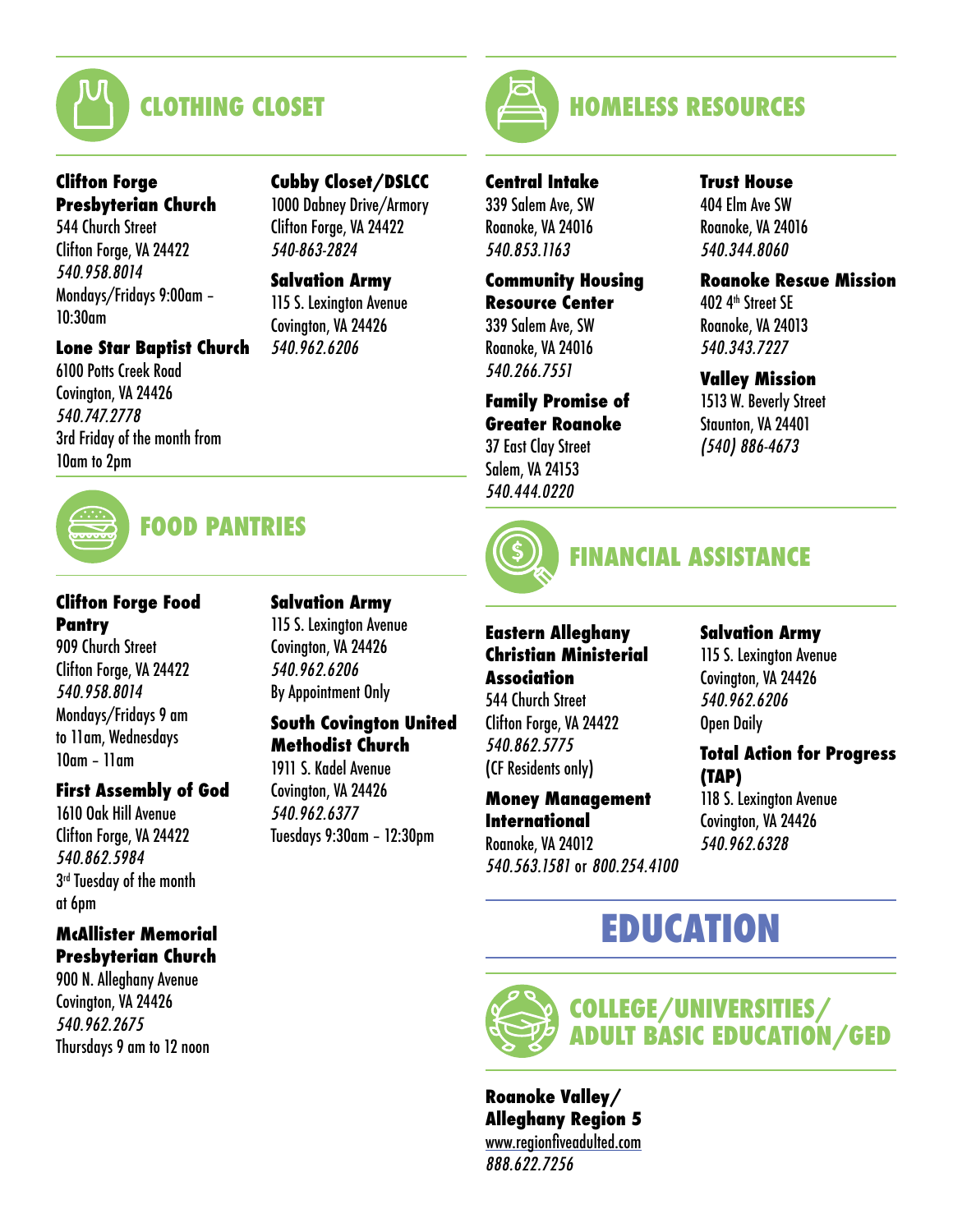

**Boys Home of Virginia** 414 Boys Home Road Covington, VA 24426 540.965.7700

#### **Rivermont School** 331 W. Main Street Covington, VA 24426

#### **Jackson River Technical Center**

105 E. Country Club Lane Covington, VA 24426 540.862.1308

#### **Jackson River Governor's School**

1000 Dabney Drive Clifton Forge, VA 24422 540.863.2872

540.965.6388

#### **Shenandoah Autism Center**

2419 Valley Ridge Road Covington, VA 24426 540.862.2327

#### **Virginia School for the Deaf and Blind**

104 VSDB Drive Staunton, VA 24401 540.332.9000 or 800.522.8732



## **PUBLIC SCHOOL**

**Alleghany School Board** 100 Central Circle Low Moor, VA 24457 (540) 863-1800

**Covington School Board** 340 East Walnut Street Covington, VA 24426 (540) 965-1400



## **HIGH SCHOOL**

#### **Alleghany High School**

210 Mountaineer Drive Covington, VA 24426 540.863.1700

**Covington High School** 606 S. Lexington Avenue Covington, VA 24426 540.965.1410



#### **Clifton Middle School**

1000 Riverview Farm Road Covington, VA 24426 540.863.1726

#### **Jeter Watson Intermediate School** 560 W. Indian Valley Road Covington, VA 24426

540.965.1430



## **ELEMENTARY SCHOOL**

#### **Callaghan Elementary School**

4050 Midland Trail Covington, VA 24426 540.965.1810

#### **Edgemont Elementary School**

574 W. Indian Valley Road Covington, VA 24426 540.965.1420



## **CHILD CARE/PRESCHOOL**

**School**

#### **YMCA** 101 YMCA Way Low Moor, VA 24457 540.962.9622

**First Presbyterian Church Preschool** 185 N. Maple Ave Covington, VA 24426 540.962.2195



**Dolly Parton Imagination Library** 540.968.2257

#### **Alleghany Highlands Community Service Board**

311 S. Monroe Avenue Covington, VA 24426 540.965.2100

#### **Alleghany Highlands Community Service Board**

543 Church Street Clifton Forge, VA 24422 540.863.1620

## 540.863.1712

**Sharon Elementary** 

100 Sharon School Circle Clifton Forge, VA 24422

**Mountain View Elementary**  100 Gleason Drive Covington, VA 24426 540.863.1737

**Edgemont Nursery School** 2306 S. Church Ave Covington, VA 24426 540.965.5437

#### **Alleghany County / Covington Health Department**

321 Beech Street Covington, VA 24426 540.962.2173

#### **Clifton Forge Health Department**

322 Jefferson Avenue Clifton Forge, VA 24422 540.862.4131 (Open Thursdays only)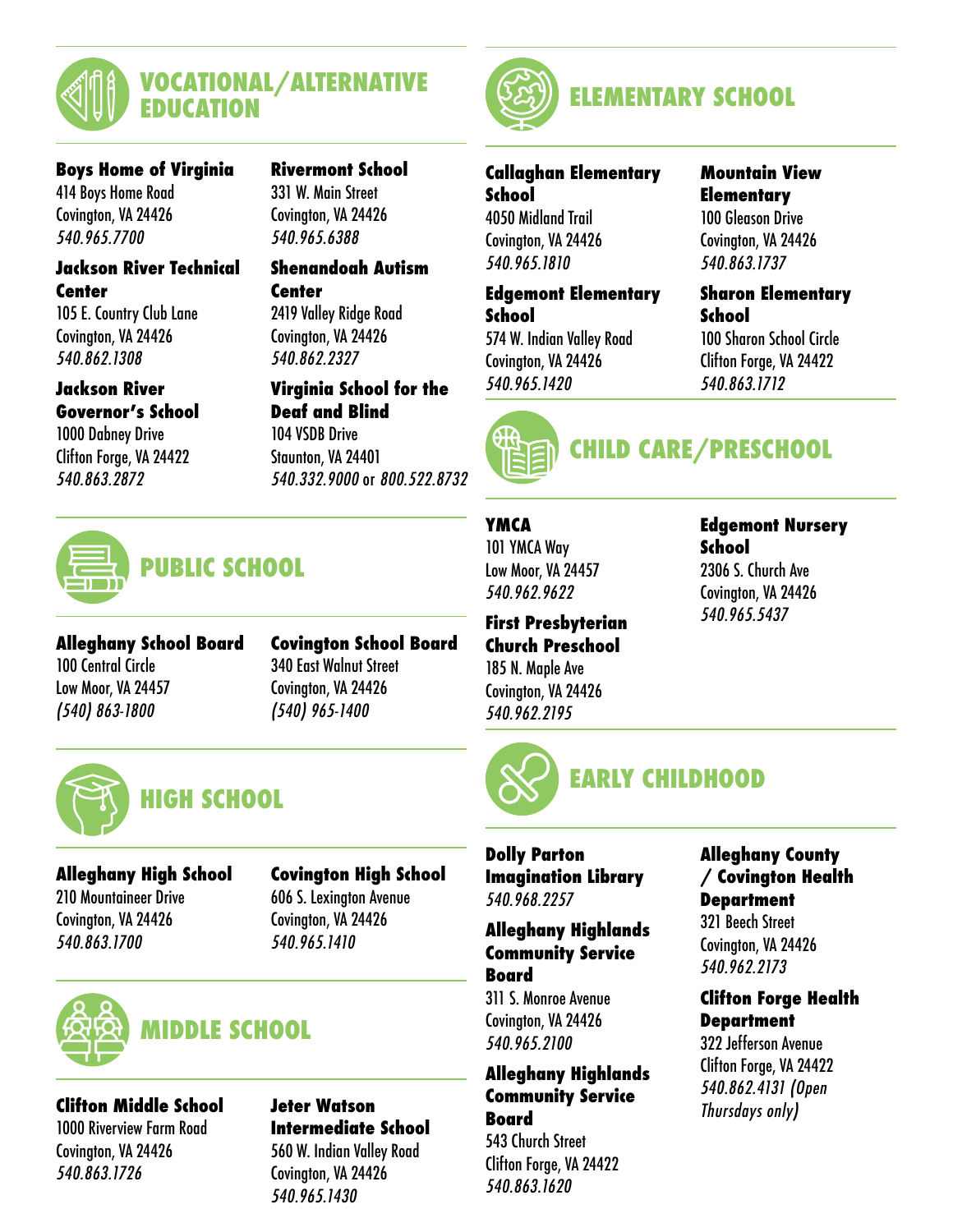

#### **Dabney S Lancaster Community College**

1000 Dabney Drive Clifton Forge, VA 24422 540.863.2800



## **PARENTING SUPPORT**

#### **Alleghany County / Covington Health Department**

321 Beech Street Covington, VA 24426 540.962.2173

**Clifton Forge Health Department** 322 Jefferson Avenue Clifton Forge, VA 24422 540.862.4131

#### **Total Action for Progress (TAP)**

118 S. Lexington Avenue Covington, VA 24426 540.962.6328



## **SOCIAL SERVICES**

#### **Alleghany County/ Covington Department of Social Services**

110 Rosedale Avenue Covington, VA 24426 540.965.1780 [https://commonhelp.virginia.](https://commonhelp.virginia.gov/access/) [gov/access/](https://commonhelp.virginia.gov/access/)

Social services provides: Adult Protective Services and Adult Services such as companion services, screening for Long Term Care Medicaid services and assisted living services. Child Protective Services, Foster Care

Prevention Services, Foster Care and Adoption Services. Benefits such as Medicaid, Auxiliary Grant, SNAP(Supplemental Nutrition Assistance Program), TANF(Temporary Assistance to Needy Families), VIEW(Virginia Initiative for Education and Work), Fuel Assistance, Cooling Assistance, Crisis components for the Energy and Cooling assistance programs and Child Care subsidies.

# **BUSINESS DEVELOPMENT/ EMPLOYMENT/CAREER**



## **BUSINESS DEVELOPMENT**

#### **Total Action for Progress (TAP)**

118 S. Lexington Avenue Covington, VA 24426 540.962.6328

**Alleghany Highlands Economic Development Corporation** 1000 Dabney Drive, Suite 658

Clifton Forge, VA 24422 540.862.0936

#### **Alleghany Highlands Chamber of Commerce & Tourism** 110 Mall Road Covington, VA 24426 540.962.2178



#### **EMPLOYMENT AND CAREER SERVICES**

#### **Manpower**

431 W. Main Street Covington, VA 24426 540.962.5855

#### **Total Action for Progress (TAP)**

118 S. Lexington Avenue Covington, VA 24426 540.962.6328

#### **Virginia Career Works – Blue Ridge Region**

106 N. Maple Avenue Covington, VA 24426 540.962.1151

#### **WIOA Adult/Dislocated Worker Program**

106 N. Maple Avenue Covington, VA 24426 540.686.6083

#### **Career Support Systems**

411 Riverside Street Covington, VA 24426 540.241.4701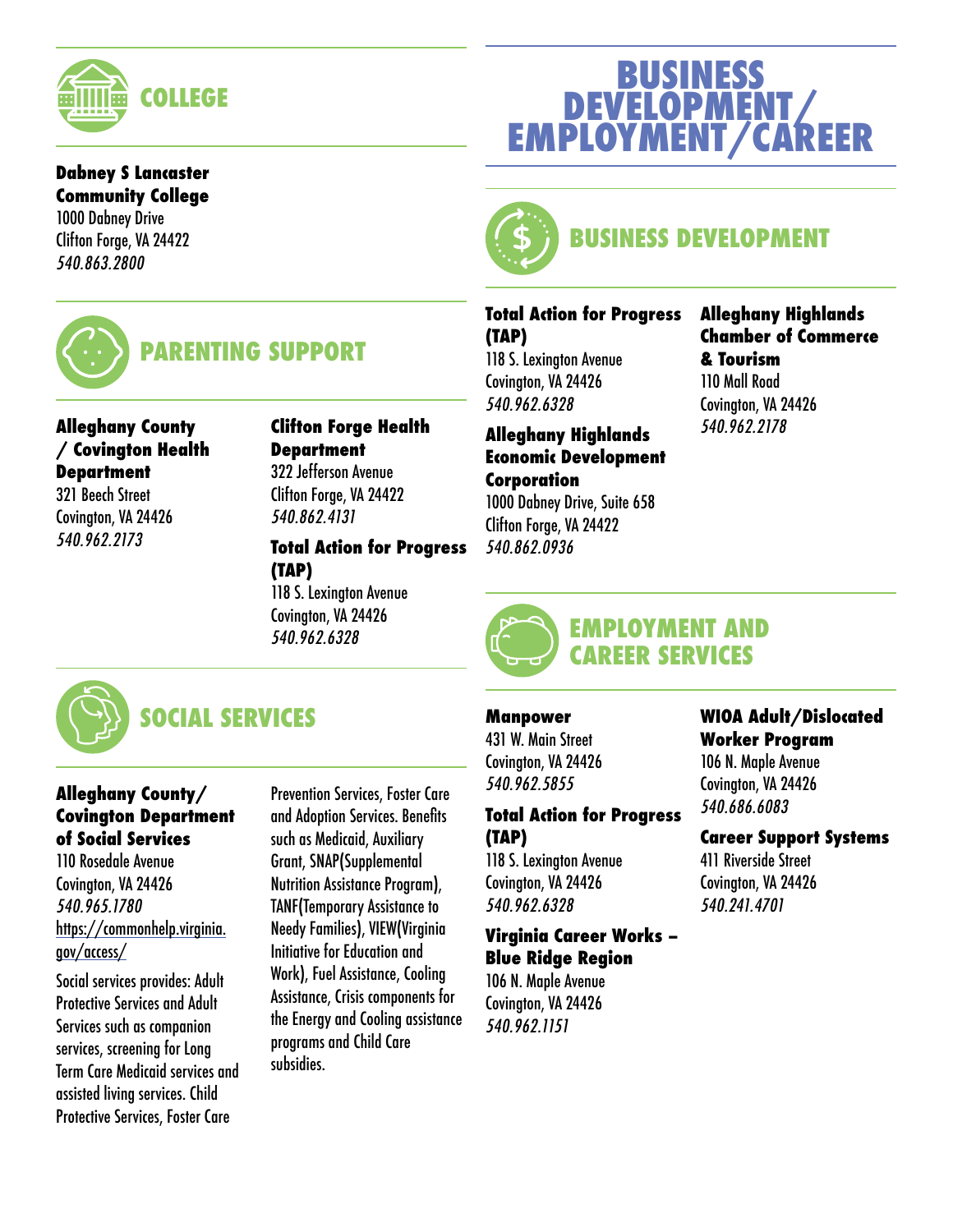

**Dabney S. Lancaster Community College** 1000 Dabney Drive Clifton Forge, VA 24426

#### **Credit class tuition assistance**

Dabney Foundation 540.863.2837 [www.dslcc.edu/scholarships](http://www.dslcc.edu/scholarships)

#### **Noncredit tuition assistance**

Fast Forward 540.863.2848 [https://www.dslcc.edu/financial](https://www.dslcc.edu/financial-aid-short-term-training)[aid-short-term-training](https://www.dslcc.edu/financial-aid-short-term-training)

#### **WIOA Adult/Dislocated Worker Program**

106 N. Maple Avenue Covington, VA 24426 540.686.6083

**Alleghany County** 9212 Winterberry Avenue Covington, VA 24425 540.863.6600

#### **City of Covington** 333 W. Locust Street Covington, VA 24426 540.965.6300

**Town of Clifton Forge** 547 Main Street Clifton Forge, VA 24422 540.863.2501

## **Town of Iron Gate**

401 Commerce Street Iron Gate, VA 24448 540.862.0770

## **LOCAL GOVERNMENT AGENCIES**



## **COURT SERVICES**

**Commonwealth Attorney** 540.965.1740

**Circuit Court Clerk** 540.965.1730

**General District/ Juvenile & Domestic Relations** 540.965.1720

**Juvenile Court** 540.965.1710

**Magistrate's Office** 540.965.1778



**Alleghany County Sheriff's Department** 540.965.1770

**Clifton Forge Police Department** 540.863.2513



#### **Covington Police Department** 540.965.6333

**Virginia State Police** 800.552.0962

**Alleghany Highlands Regional Library** 406 W. Riverside Street Covington, VA 24426 540.962.3321

**Clifton Forge Library** 535 Church Street Clifton Forge, VA 24422 540.863.2519

#### **Covington Delivery Service** 540.958.6020

Department of Motor Vehicles

**121 Mall Road**

Covington, VA 24426 804.497.7100

#### **Registrar's Office/ Director of Elections** 540.965.1690

#### **Social Security Administration**

1010 S Craig Avenue Covington, VA 24426 888.527.9334

## **VICTIM SERVICES/ DOMESTIC ABUSE**

## **DOMESTIC VIOLENCE**

#### **Alleghany Highlands Victim/Witness Assistance**

266 W. Main Street Covington, VA 24426 540.965.6366

**Project Horizon** 120 Varner Lane Lexington, VA 24450 540.463.2594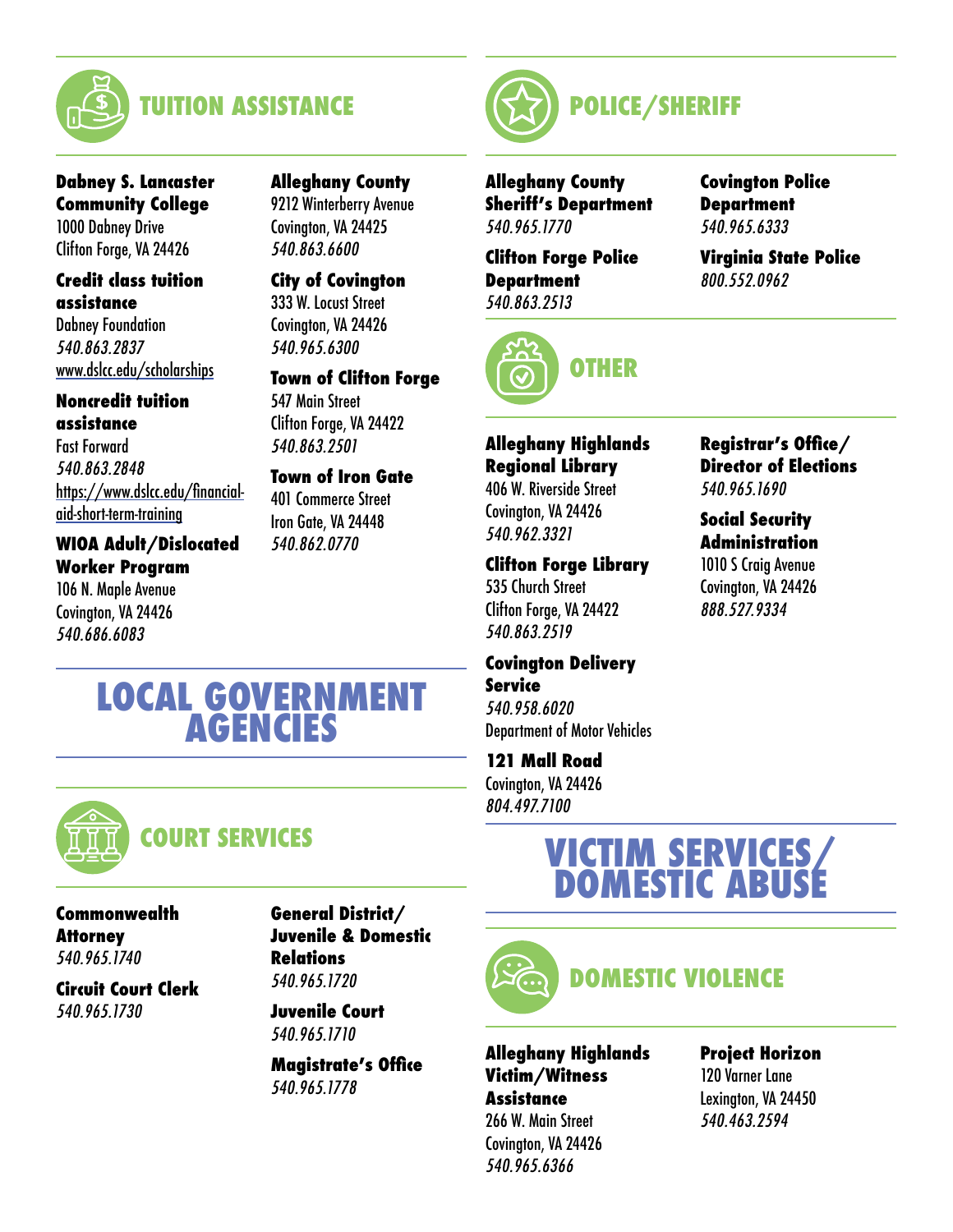#### **Safehome Systems, Inc.**

102 E. Hawthorne Street Covington, VA 24426 540.965.3237

**Salvation Army Turning Point** 724 Dale Ave Roanoke, VA 24010

#### **Virginia Career Works – Blue Ridge Region**

106 N. Maple Avenue Covington, VA 24426 540.206.3567 (Office)/ 540.988.3936 (Cell)

#### **Virginia Cooperative Extension**

450 W. Main Street, Suite 200 Covington, VA 24426 540.862.0376

#### **YMCA**

101 YMCA Way Covington, VA 24426 540.962.9622



## **LEGAL SERVICES**

**Blue Ridge Legal Services** 215 South Main Street

Lexington, VA 24450 540.463.7334

**Legal Aid** 540.344.2080 / 866.534.5243

540.463.3346

540.345.0400

## **TRANSPORTATION**

#### **Amtrak**

307 E. Ridgeway Street Clifton Forge, VA 24422 800.USA.RAIL

#### **Lugar Taxi**

210 Chapel Drive Covington, VA 24426 540.962.8294

#### **Lloyd Lewis Inc.**

225 East Holly Street Covington, VA 24426 540.965.4741

**Rockbridge Area Transportation System** 712 N. Main Street Lexington, VA

**The Mountain Express/ RADAR** 1.800.964.5707 ext. 3 or 4 540.266.7198

## **YOUTH PROGRAMS**

#### **Boys Home of Virginia**

414 Boys Home Road Covington, VA 24426 540.965.7700

#### **Alleghany County Parks and Recreation** 540.962.7275

**Alleghany Highlands Healthy Youth Coalition**

205 E. Hawthorne Street Covington, VA 24426 540.965.2100, Ext. 133

#### **Covington Parks and Recreation** (540) 965-6300

**Total Action for Progress** 

**(TAP)** 118 S. Lexington Avenue

Covington, VA 24426 540.962.6328



## **VETERAN SUPPORT**

**Beckley VA Medical Center** 200 Veterans Avenue Beckley, WV 25801 304.255.2121

#### **Hunter Holmes McGuire VA Medical Center**

1201 Broad rock Blvd. Richmond, VA 23249 804.675.5000

#### **Salem VA Medical Center** 1970 Roanoke Blvd.

Salem, VA 24153 540.982.2463

#### **Staunton Community Based Outpatient Clinic**

102 Lacy King Way Staunton, VA 24401 540.886.5777

#### **Total Action for Progress (TAP)**

118 S. Lexington Avenue Covington, VA 24426 540.962.6328

#### **VA Medical Center (Greenbrier CBOC)**

228 Shamrock Lane Ronceverte, WV 24970 304.497.3900

#### **Virginia Veterans and Family Support**

311 South Monroe Avenue Covington, VA 24426 540.965.2100

#### **Virginia Department of Veterans Services**

210 Franklin Road Roanoke, VA 24011 540.597.1730

#### **Virginia Navigator Family of Websites**

(866) 393-0957 (toll free) info@virginianavigator.org Can't find what you need DIAL 2-1-1. 2-1-1 Virginia providers have referrals for utilities, food, housing, clothing, legal aid, emergency shelter, disability services, senior services, medical and dental care, consumer counseling, literacy, child care, mental health services, parenting services, employment services, veteran services, volunteer opportunities and more!!